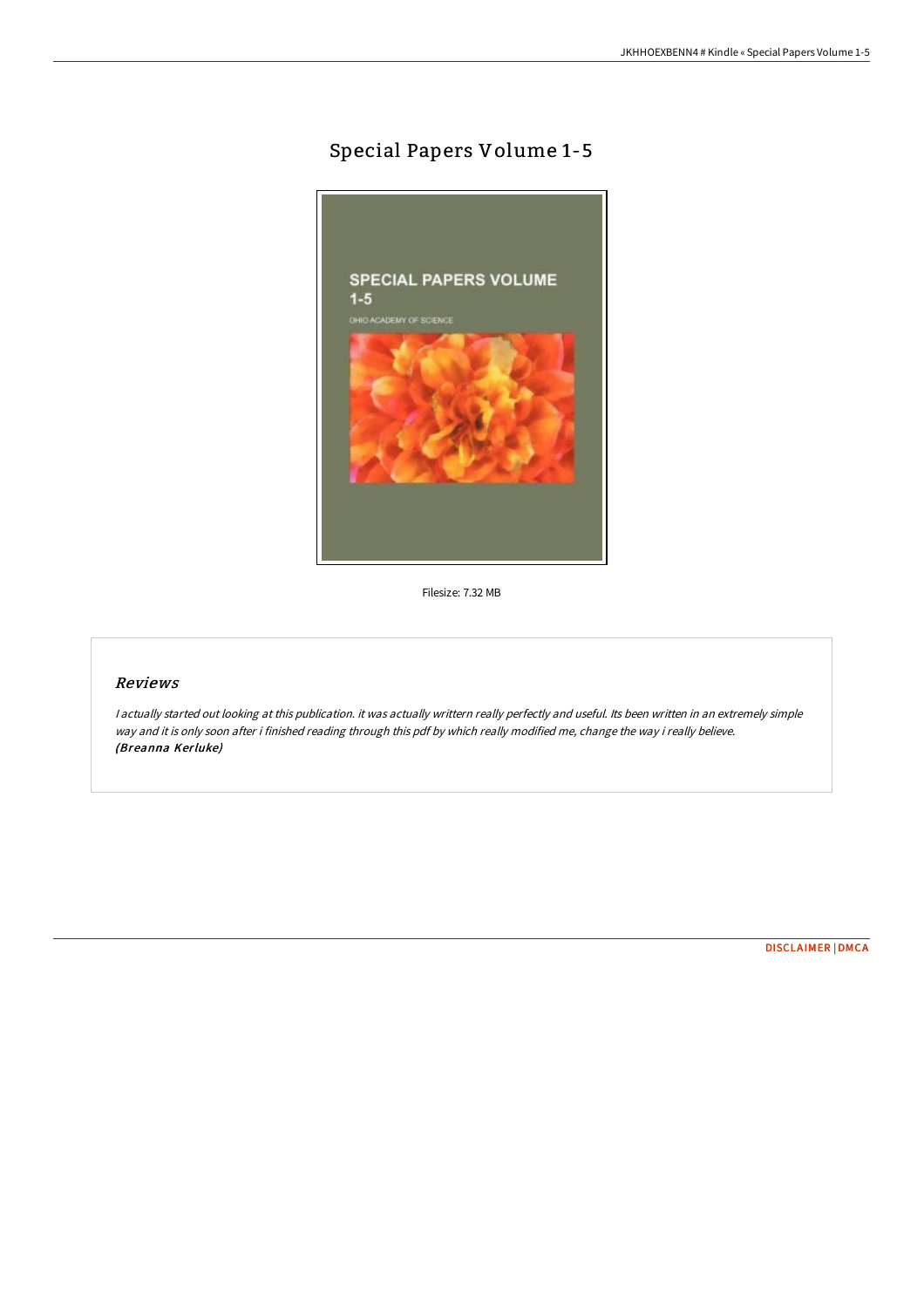## SPECIAL PAPERS VOLUME 1-5



To read Special Papers Volume 1-5 PDF, please follow the web link listed below and download the file or have access to additional information which might be in conjuction with SPECIAL PAPERS VOLUME 1-5 ebook.

Rarebooksclub.com, United States, 2012. Paperback. Book Condition: New. 246 x 189 mm. Language: English . Brand New Book \*\*\*\*\* Print on Demand \*\*\*\*\*.This historic book may have numerous typos and missing text. Purchasers can download a free scanned copy of the original book (without typos) from the publisher. Not indexed. Not illustrated. 1899 Excerpt: . abrupt bend at Morrow. From Morrow the preglacial Todd s Fork continued west to South Lebanon in the valley now occupied by the Little Miami. Just west of the last named village a small stream, having its headwaters near Fosters, flowed north and then northwest through the present valley of Muddy creek and soon united with the ancient Todd s Fork, which from South Lebanon flowed northwest through the valley of Turtle creek, and thence into the valley of the present Great Miami at Middletown. From the col at Fosters a stream flowed south through the valley now occupied by the Little Miami. The change from these early conditions to the present is not difficult to explain. The margin of the ice sheet, known as the early Wisconsin, crossed the old valley just west of South Lebanon and also the valley of the present Miami between Oregonia and Waynesville. This completely blocked the old courses of these streams, and, ponding the waters in front of the ice, formed small lakes. One of these lay between the ice front and the col near Ft. Ancient. Gradually the waters in this, small lake rose higher and higher until they crossed the col and started on their southerly course. While this was happening a much larger lake was forming in the Todd s Fork valley. This lake extended from the margin of the ice west of South Lebanon up the valley of Todd sFork beyond Morrow. These waters...

B Read Special Papers [Volume](http://www.bookdirs.com/special-papers-volume-1-5-paperback.html) 1-5 Online  $\blacksquare$ [Download](http://www.bookdirs.com/special-papers-volume-1-5-paperback.html) PDF Special Papers Volume 1-5